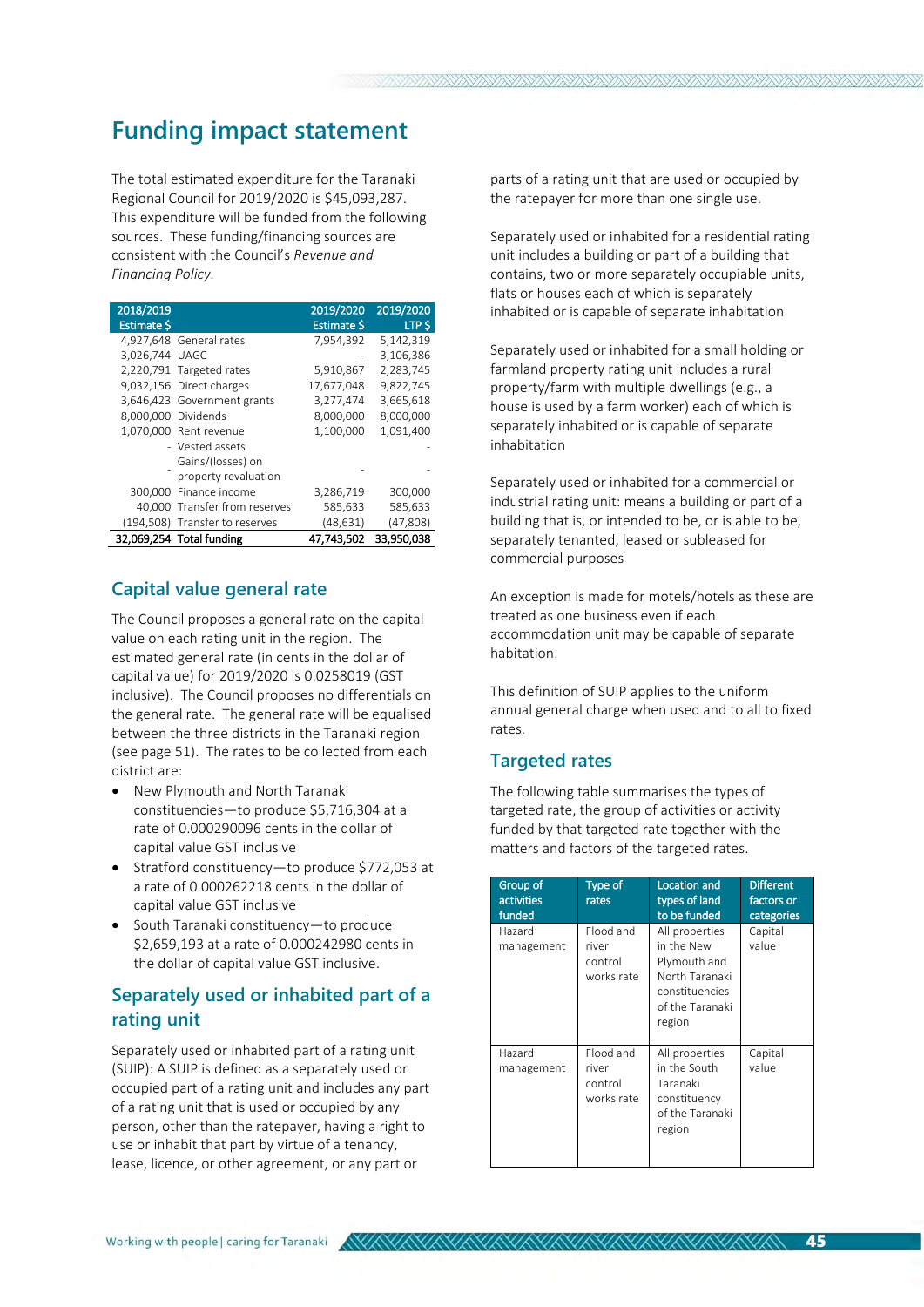| Group of<br>activities<br>funded       | <b>Type of</b><br>rates                    | Location and<br>types of land<br>to be funded                                                                                                     | <b>Different</b><br>factors or<br>categories |
|----------------------------------------|--------------------------------------------|---------------------------------------------------------------------------------------------------------------------------------------------------|----------------------------------------------|
| Transport                              | Passenger<br>transport<br>services<br>rate | All properties<br>in the New<br>Plymouth and<br>North Taranaki<br>constituencies<br>of the Taranaki<br>region                                     | Capital<br>value                             |
| Transport                              | Passenger<br>transport<br>services<br>rate | All properties<br>in the<br>Stratford<br>constituency<br>of the Taranaki<br>region                                                                | Capital<br>value                             |
| Transport                              | Passenger<br>transport<br>services<br>rate | All properties<br>in the South<br>Taranaki<br>constituency<br>of the Taranaki<br>region                                                           | Capital<br>value                             |
| Recreation,<br>culture and<br>heritage | Yarrow<br>Stadium<br>rate                  | All properties<br>in the New<br>Plymouth,<br>North<br>Taranaki,<br>Stratford and<br>South Taranaki<br>constituencies<br>of the Taranaki<br>region | Fixed<br>charge                              |
| Recreation,<br>culture and<br>heritage | Yarrow<br>Stadium<br>rate                  | All commercial<br>and industrial<br>properties in<br>the New<br>Plymouth and<br>North<br>Taranaki.<br>constituencies<br>of the Taranaki<br>region | Land value                                   |

The Council proposes the following targeted rates for 2019/2020:

- A targeted rate for flood and river control works on the capital value on each rating unit in the New Plymouth and North Taranaki constituencies of the Taranaki region. The estimated targeted rate (in cents in the dollar of capital value) for 2019/2020 is 0.003847 GST inclusive to produce \$758,027 (GST inclusive).
- A targeted rate for flood and river control works on the capital value on each rating unit in the South Taranaki constituency of the Taranaki region. The estimated targeted rate (in cents in the dollar of capital value) for 2019/2020 is 0.000661 GST inclusive to produce \$72,340 (GST inclusive).
- A targeted rate for passenger transport services on the capital value on each rating unit in the

New Plymouth and North Taranaki constituencies of the Taranaki region. The estimated targeted rate (in cents in the dollar of capital value) for 2019/2020 is 0.006728 GST inclusive to produce \$1,325,657 (GST inclusive).

- A targeted rate for passenger transport services on the capital value on each rating unit in the Stratford constituency of the Taranaki region. The estimated targeted rate (in cents in the dollar of capital value) for 2019/2020 is 0.001255 GST inclusive to produce \$36,951 (GST inclusive).
- A targeted rate for passenger transport services on the capital value on each rating unit in the South Taranaki constituency of the Taranaki region. The estimated targeted rate (in cents in the dollar of capital value) for 2019/2020 is 0.000643 GST inclusive to produce \$70,396 (GST inclusive).
- A differential targeted rate for Yarrow Stadium in the New Plymouth and North Taranaki constituencies of the Taranaki region.

| Groups of<br>properties<br>(matters) used                                                         | Amount of rate<br>and factor to be<br>used                                                                           | <b>Total amount to</b><br>be produced |
|---------------------------------------------------------------------------------------------------|----------------------------------------------------------------------------------------------------------------------|---------------------------------------|
| Group 1<br>Commercial and<br>Industrial.                                                          | A rate of<br>0.032822 cents<br>in the dollar of<br>land value GST<br>inclusive.                                      | \$314,929 GST<br>inclusive            |
| Group 1<br>Commercial and<br>Industrial                                                           | Fixed amount of<br>\$172.50 GST<br>inclusive for all<br>separately used<br>or inhabited<br>parts of a rating<br>unit | \$409,515 GST<br>inclusive            |
| Groups 2, 3 and<br>4 being<br>Residential,<br>Small holdings<br>and Farmland as<br>defined above. | Fixed amount of<br>\$80.89 GST<br>inclusive for all<br>separately used<br>or inhabited<br>parts of a rating<br>unit  | \$2,812,176 GST<br>inclusive.         |

- The Council differentiates the Yarrow Stadium targeted rate for the New Plymouth and North Taranaki constituencies based on land use. The differential categories are:
	- Group 1: Commercial/industrial. All rating units that are used primarily for any commercial or industrial purpose.
	- Group 2: Residential. All rating units with a land area of one hectare or less, not being rating units in Group 1, used for residential and related purposes.
	- Group 3: Small holdings. All rating units, not being rating units included in Groups 1 or 2,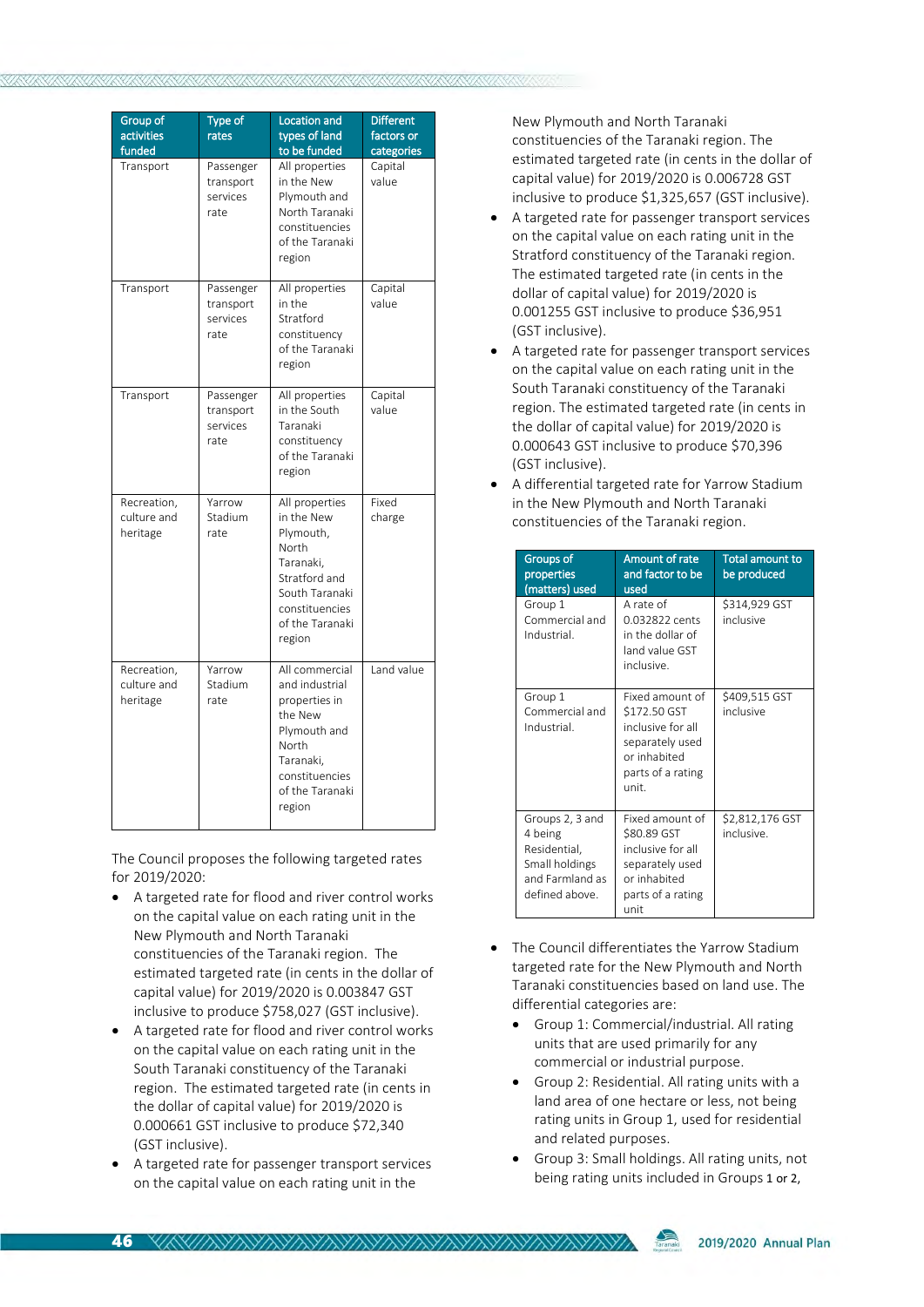having a land area of more than one hectare but no greater than four hectares.

- Group 4: Farmland. All rating units, not being rating units included in Group 1, 2 or 3, having a land area in excess of four hectares.
- A targeted rate for Yarrow Stadium as a fixed amount on all separately used or inhabited parts of a rating unit in the Stratford constituency of the Taranaki region. The estimated fixed amount of \$54.40 for all separately used or inhabited parts of a rating unit for 2019/2020 to produce \$251,848 GST inclusive.
- A targeted rate for Yarrow Stadium as a fixed amount on all separately used or inhabited parts of a rating unit in the South Taranaki constituency of the Taranaki region. The estimated fixed amount of \$54.40 for all separately used or inhabited parts of a rating unit for 2019/2020 to produce \$745,647 GST inclusive.

The above figures are estimated cents in the dollar rates based upon the required revenue to be recovered from each type of rate and the current capital or land value of the region or sub-part of the region. The final capital or land value of the region or sub-part of the region used to set the rates (in July 2019) will be different from the values used in the above calculations. The effect on the cents in the dollar rates is not expected to be significant.

The Council does not require a lump sum contribution for any of its targeted rates.

#### **Due dates**

All rates will be payable in four equal instalments due on:

|              | <b>New Plymouth &amp;</b><br><b>North Taranaki</b><br><b>Constituencies</b> | <b>Stratford</b><br>Constituency | <b>South Taranaki</b><br>Constituency |
|--------------|-----------------------------------------------------------------------------|----------------------------------|---------------------------------------|
| Instalment 1 | 28 August 2019                                                              | 28 August 2019                   | 28 August 2019                        |
| Instalment 2 | 27 November<br>2019                                                         | 27 November<br>2019              | 27 November<br>2019                   |
| Instalment 3 | 26 February<br>2020                                                         | 26 February<br>2020              | 26 February<br>2020                   |
| Instalment 4 | 27 May 2020                                                                 | 27 May 2020                      | 27 May 2020                           |

## **Penalties and discounts**

Pursuant to Section 57 and 58 of the *Local Government (Rating) Act 2002* the following penalties on unpaid rates will be applied.

A charge of 10 percent on so much of any instalment that has been assessed after 1 July 2019 and which remains unpaid after the due date for that instalment.

|              | New Plymouth &<br><b>North Taranaki</b><br><b>Constituencies</b> | <b>Stratford</b><br>Constituency | <b>South Taranaki</b><br>Constituency |
|--------------|------------------------------------------------------------------|----------------------------------|---------------------------------------|
| Instalment 1 | 28 August 2019                                                   | 28 August 2019                   | 28 August 2019                        |
| Instalment 2 | 27 November<br>2019                                              | 27 November<br>2019              | 27 November<br>2019                   |
| Instalment 3 | 26 February<br>2020                                              | 26 February<br>2020              | 26 February<br>2020                   |
| Instalment 4 | 27 May 2020                                                      |                                  | 27 May 2020                           |

The Council will charge a penalty of 10 per cent on any portion of rates that were assessed or levied in any previous financial years to 1 July 2019 and which remain unpaid on 1 July 2019. The penalty will be applied on 30 September 2019 and a further additional penalty of 10 per cent on any rates that were assessed or levied in any previous financial years and which remain unpaid on 31 March 2020 (New Plymouth and North Taranaki constituencies).

The Council will charge a penalty of 10% on so much of any rates levied before 1 July 2019 which remain unpaid on 10 July 2019 or such later date as required under section 58(1) (b) (ii). A continuing additional penalty of 10% on so much of any rates levied before 1 July 2018 which remain unpaid six months after the previous penalty was added (Stratford constituency).

The Council will charge a penalty of 10% on so much of any rates levied before 1 July 2019 which remain unpaid on 1 July 2019 or such later date as required under section 58(1) (b) (ii). (South Taranaki constituency).

A discount of 3% will be allowed on the total rates set for the financial year, if the rates for a financial year are paid in full on or before the due date of the first instalment for the financial year. (South Taranaki constituency only). This will be 28 August 2019.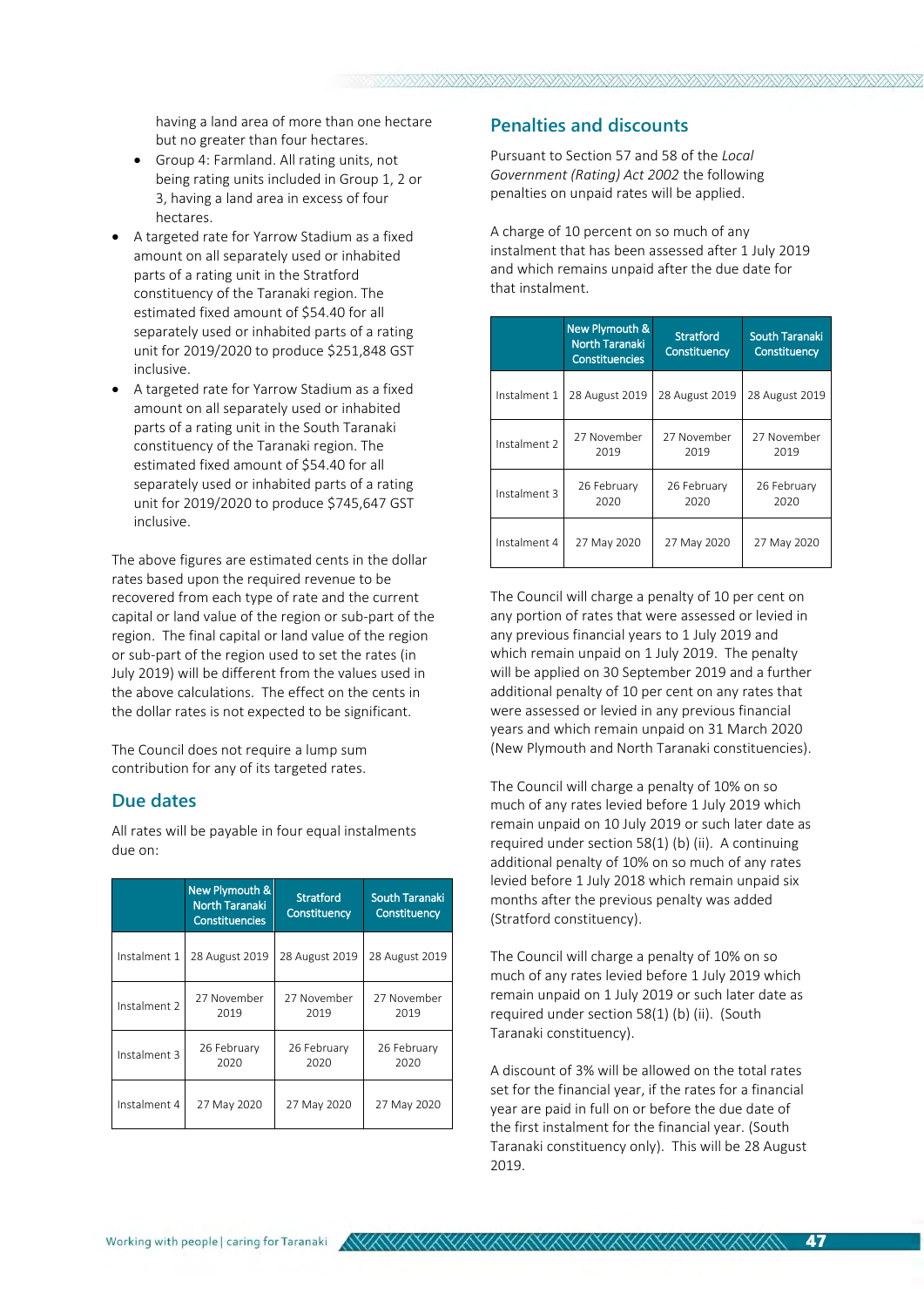# **Payment Locations**

The Council's rates and charges will become due and payable at the principal offices and service centres of the region's district councils. The rates and charges can also be paid at the principal office of the Taranaki Regional Council.

Each dollar of general rates collected is spent in the following manner:



**General Rates Spend Per Activity**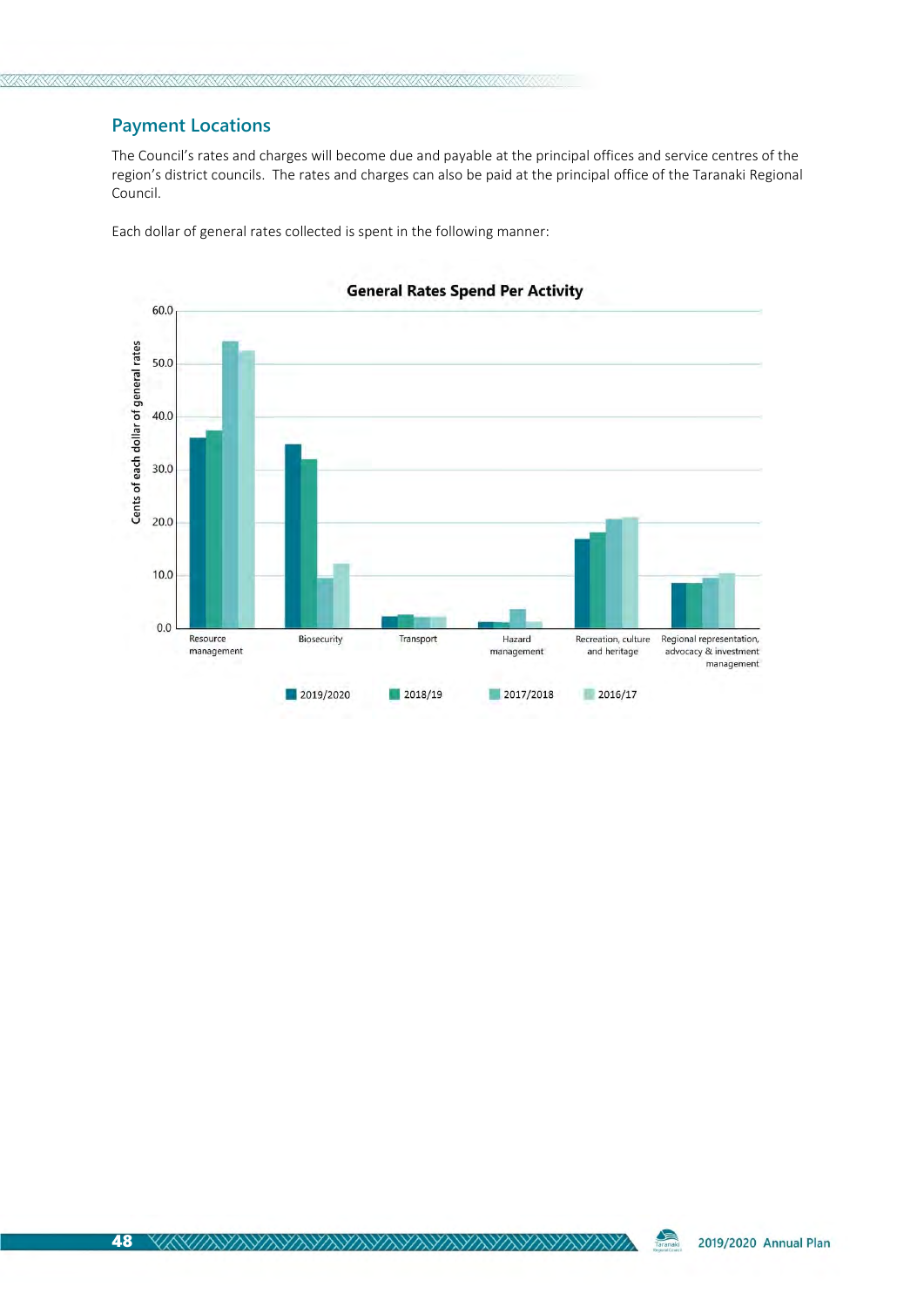# **Rating impact**

The following are examples of the level of total rates that different groups of ratepayers will incur in 2019/2020 under this *Plan*. All figures are GST exclusive. These figures are calculated on the equalised capital value of each district. The actual rates struck will be on the unequalised capital value. Accordingly, there will be some differences (expected to be minor) between the figures below and the final rates figures charged.

#### **Ratepayers in the New Plymouth and North Taranaki constituencies:**

In these constituencies ratepayers incur a mixture of capital value general rates, capital value targeted rates and fixed charge targeted rates. To determine the rates for any property, refer to the table for that type of property and then look by capital value.

| Commercial and industrial property |           |             |             |             |             |
|------------------------------------|-----------|-------------|-------------|-------------|-------------|
| Capital value of property:         | \$200,000 | \$300,000   | \$500,000   | \$750,000   | \$1,000,000 |
| Land value of property:            |           |             |             |             |             |
| \$50,000                           | \$240.96  | \$279.31    | \$356.00    | \$451.87    | \$547.74    |
| \$100,000                          | \$255.23  | \$293.58    | \$370.28    | \$466.14    | \$562.01    |
| \$150,000                          | \$269.50  | \$307.85    | \$384.55    | \$480.41    | \$576.28    |
| \$300,000                          | \$312.32  | \$350.66    | \$427.36    | \$523.22    | \$619.09    |
| \$500,000                          | \$369.40  | \$407.74    | \$484.44    | \$580.31    | \$676.17    |
| Residential property               |           |             |             |             |             |
| Capital value of property:         | \$200,000 | \$300,000   | \$500,000   | \$750,000   | \$1,000,000 |
| Total rates                        | \$147.03  | \$185.38    | \$262.07    | \$357.94    | \$453.81    |
| Small holdings property            |           |             |             |             |             |
| Capital value of property:         | \$200,000 | \$300,000   | \$500,000   | \$750,000   | \$1,000,000 |
| Total rates                        | \$147.03  | \$185.38    | \$262.07    | \$357.94    | \$453.81    |
| Farmland property                  |           |             |             |             |             |
| Capital value of property:         | \$500,000 | \$1,000,000 | \$2,000,000 | \$3,000,000 | \$5,000,000 |
| Total rates                        | \$262.07  | \$453.81    | \$837.28    | \$1,220.75  | \$1,987.68  |
|                                    |           |             |             |             |             |

#### **Ratepayers in the Stratford and South Taranaki constituencies:**

In these constituencies, ratepayers incur a mixture of capital value general rates, uniform annual general charges and fixed charge targeted rates.

| Stratford constituency      |           |           |             |             |             |
|-----------------------------|-----------|-----------|-------------|-------------|-------------|
| Capital value of property:  | \$200,000 | \$500,000 | \$1,000,000 | \$2,000,000 | \$5,000,000 |
| Total rates                 | \$101.93  | \$183.87  | \$320.43    | \$593.56    | \$1,412.96  |
| South Taranaki constituency |           |           |             |             |             |
| Capital value of property:  | \$200,000 | \$500,000 | \$1,000,000 | \$2,000,000 | \$5,000,000 |
| Total rates                 | \$98.16   | \$174.46  | \$301.62    | \$555.94    | \$1,318.91  |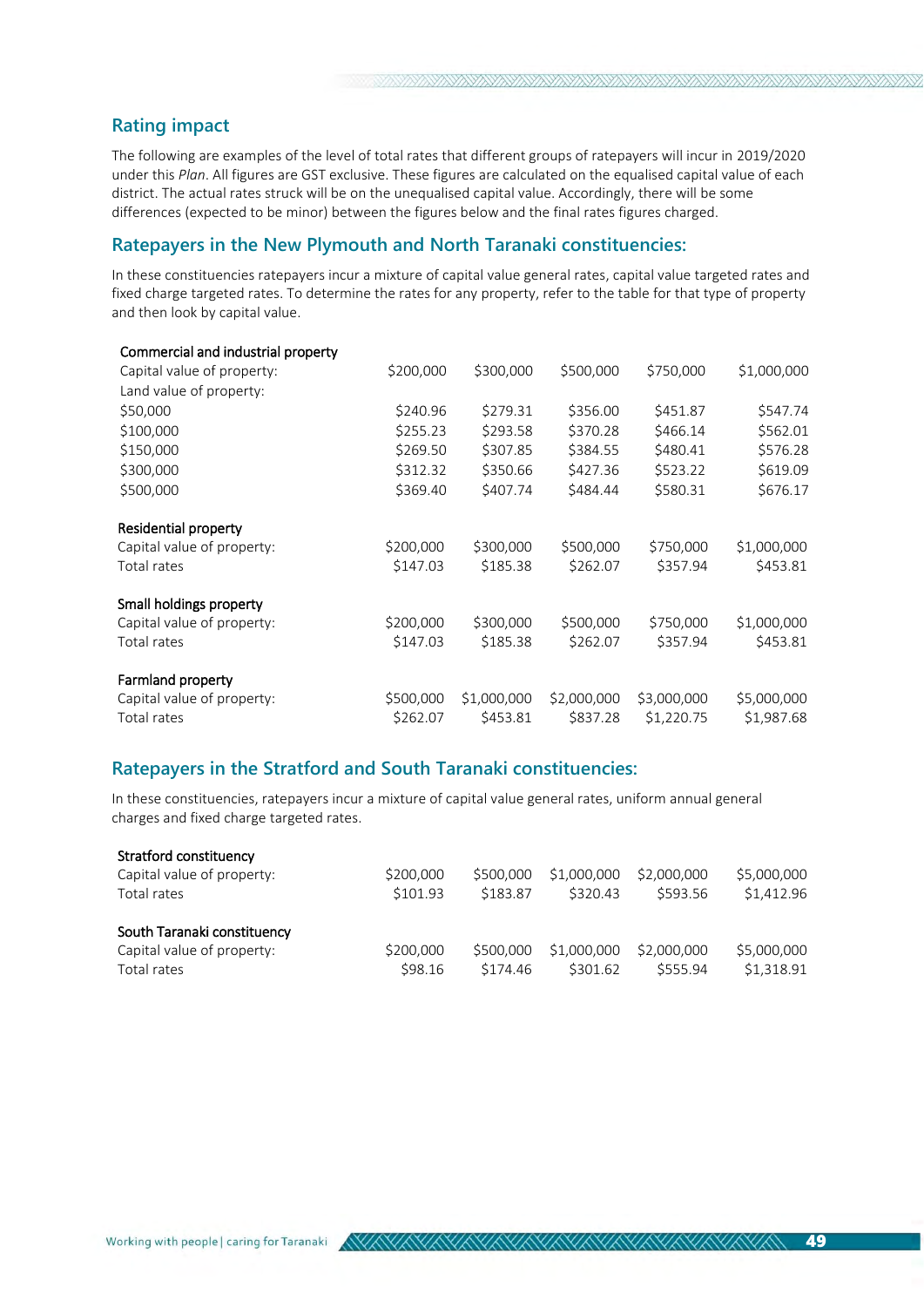# **Actual rates to be paid**

To calculate the approximate rates payable for a property, obtain the rateable capital value from the Rates Assessment Notice issued by your local district council and then complete the attached table. All figures include GST. For example, if you own a residential property in the North Taranaki constituency with a capital value of \$400,000, then the rates calculation would be as follows:

| <b>New Plymouth and North Taranaki Constituencies</b> |        |                       |                  |          |               |
|-------------------------------------------------------|--------|-----------------------|------------------|----------|---------------|
| Capital Value (CV):                                   |        | \$400,000             | Land Value (LV): |          | \$100,000     |
| Rate                                                  | Factor | <b>Differential</b>   | Value            | Rate     | <b>Amount</b> |
| General                                               | CV     |                       | \$400,000        | 0.000291 | \$116.40      |
| <b>UAGC</b>                                           |        |                       |                  | \$0.00   | \$0.00        |
| River control                                         | CV     |                       | \$400,000        | 0.000039 | \$15.60       |
| Transport                                             | CV     |                       | \$400,000        | 0.000068 | \$27.20       |
| <b>Yarrow Stadium</b>                                 |        | Residential           |                  | \$80.89  | \$80.89       |
|                                                       |        | Commercial/industrial | $\Omega$         | \$172.50 | N/A           |
|                                                       | LV     | Commercial/industrial | \$100,000        | 0.000285 | N/A           |
|                                                       |        | Farmland              | $\Omega$         | \$80.89  | N/A           |
|                                                       |        | Small holding         | $\Omega$         | \$80.89  | N/A           |
| <b>Total rates</b>                                    |        |                       |                  |          | \$240.09      |

## **Calculate your own rates**

| New Plymouth and North Taranaki Constituencies |        |                       |       |          |        |
|------------------------------------------------|--------|-----------------------|-------|----------|--------|
| Capital Value (CV):                            |        | Land Value (LV):      |       |          |        |
| Rate                                           | Factor | Differential          | Value | Rate     | Amount |
| General                                        | CV     |                       |       | 0.000291 |        |
| <b>UAGC</b>                                    |        |                       | 1     | \$0.00   | \$0.00 |
| River control                                  | CV     |                       |       | 0.000039 |        |
| Transport                                      | CV     |                       |       | 0.000068 |        |
| Yarrow Stadium                                 |        | Residential           |       | \$80.89  |        |
|                                                |        | Commercial/industrial |       | \$172.50 |        |
|                                                |        | Commercial/industrial |       | 0.000285 |        |
|                                                |        | Farmland              |       | \$80.89  |        |
|                                                |        | Small holding         |       | \$80.89  |        |

Total rates

| <b>Stratford Constituency</b> |        |              |       |          |         |
|-------------------------------|--------|--------------|-------|----------|---------|
| Capital Value (CV):           |        |              |       |          |         |
| Rate                          | Factor | Differential | Value | Rate     | Amount  |
| General                       | CV     |              |       | 0.000262 |         |
| UAGC                          |        |              | 1     | \$0.00   | \$0.00  |
| Transport                     | CV     |              |       | 0.000013 |         |
| Yarrow Stadium                |        |              | 1     | \$54.40  | \$54.40 |
| <b>Total rates</b>            |        |              |       |          |         |

| South Taranaki Constituency |        |              |       |          |         |
|-----------------------------|--------|--------------|-------|----------|---------|
| Capital Value (CV):         |        |              |       |          |         |
| Rate                        | Factor | Differential | Value | Rate     | Amount  |
| General                     | CV     |              |       | 0.000243 |         |
| UAGC                        |        |              | 1     | \$0.00   | \$0.00  |
| River control               | CV     |              |       | 0.000007 |         |
| Transport                   | CV     |              |       | 0.000006 |         |
| Yarrow Stadium              |        |              | 1     | \$54.40  | \$54.40 |
| <b>Total rates</b>          |        |              |       |          |         |